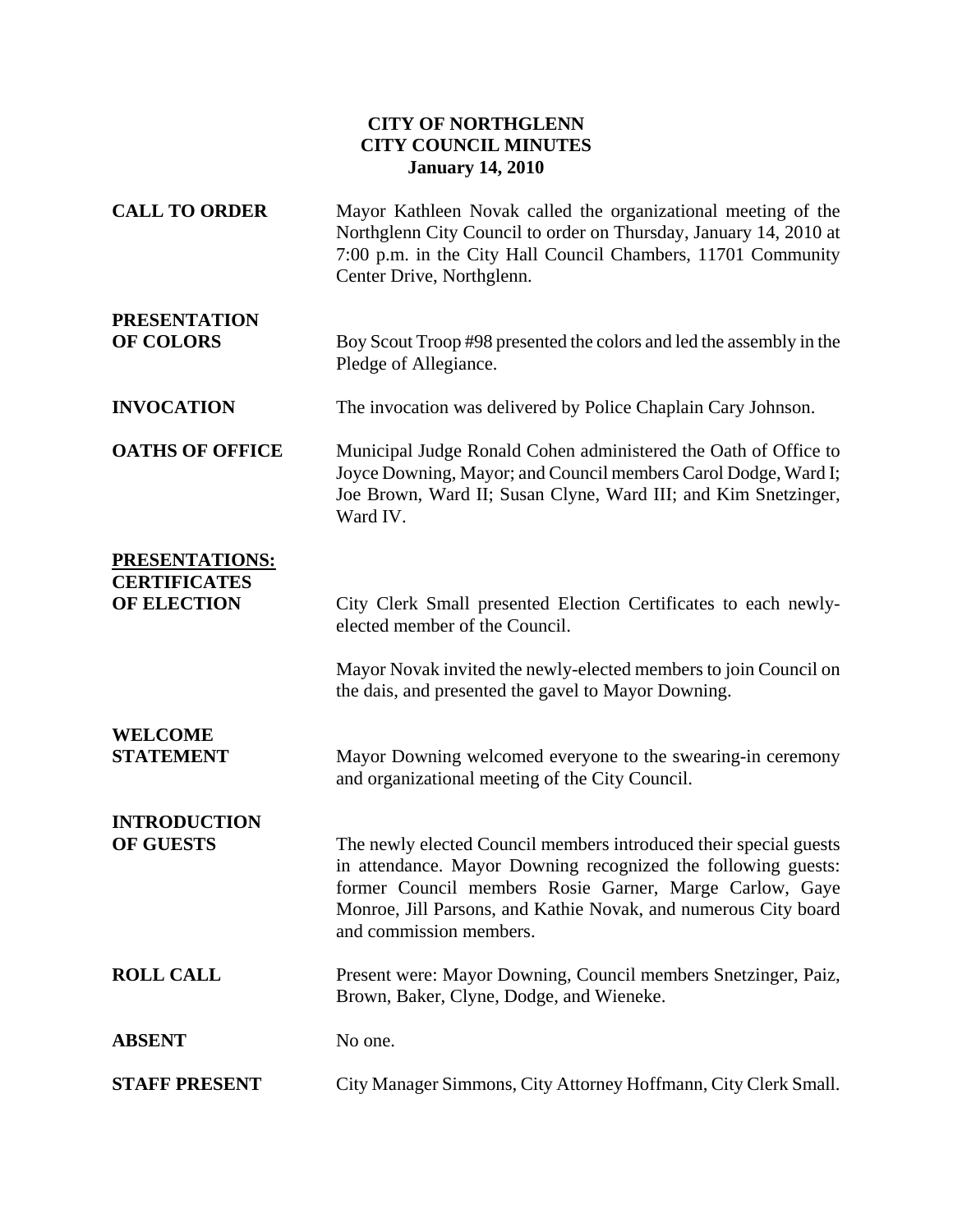Northglenn City Council January 14, 2010

## **RESOLUTIONS:**

| CR-1 - Mayor Pro                         |                                                                                                                                                                                                                                                                                                                                                                                                                                                                                                                                                                                                                                                                                                                                                                                                                                                                                                                                                                                                                |
|------------------------------------------|----------------------------------------------------------------------------------------------------------------------------------------------------------------------------------------------------------------------------------------------------------------------------------------------------------------------------------------------------------------------------------------------------------------------------------------------------------------------------------------------------------------------------------------------------------------------------------------------------------------------------------------------------------------------------------------------------------------------------------------------------------------------------------------------------------------------------------------------------------------------------------------------------------------------------------------------------------------------------------------------------------------|
| Tem Appointment                          | City Clerk Small read the title.                                                                                                                                                                                                                                                                                                                                                                                                                                                                                                                                                                                                                                                                                                                                                                                                                                                                                                                                                                               |
| <b>MOTION TO PASS</b>                    | Council member Paiz MOVED and it was SECONDED by Council<br>member Wieneke to approve CR-1 with the insertion of the name<br>Susan Clyne.                                                                                                                                                                                                                                                                                                                                                                                                                                                                                                                                                                                                                                                                                                                                                                                                                                                                      |
| <b>MOTION PASSED</b>                     | There was no discussion and the motion <b>PASSED</b> .<br>IN FAVOR - Downing, Snetzinger, Paiz, Brown, Baker, Clyne,<br>Dodge, Wieneke.<br><b>OPPOSED -</b><br>No one.<br>ABSENT - No one.                                                                                                                                                                                                                                                                                                                                                                                                                                                                                                                                                                                                                                                                                                                                                                                                                     |
| CR-2 through CR-18                       |                                                                                                                                                                                                                                                                                                                                                                                                                                                                                                                                                                                                                                                                                                                                                                                                                                                                                                                                                                                                                |
| <b>MOTION TO PASS</b>                    | Council member Clyne MOVED and it was <b>SECONDED</b> by<br>Council member Paiz to approve CR-2 through CR-18.                                                                                                                                                                                                                                                                                                                                                                                                                                                                                                                                                                                                                                                                                                                                                                                                                                                                                                 |
| <b>MOTION PASSED</b>                     | There was no discussion and the motion <b>PASSED</b> .<br>IN FAVOR - Downing, Snetzinger, Paiz, Brown, Baker, Clyne,<br>Dodge, Wieneke.<br>OPPOSED - No one.<br>ABSENT - No one.                                                                                                                                                                                                                                                                                                                                                                                                                                                                                                                                                                                                                                                                                                                                                                                                                               |
| Note:                                    | The titles of CR-2 through CR-18 were:<br>$\blacksquare$ CR-2 – Parliamentarian Appointment<br>• CR-3 – Planning Commission Ex-Officio Member<br>• CR-4 – Parks & Recreation Advisory Board Ex-Officio<br>• CR-5 – Historic Preservation Commission Ex-Officio<br>• CR-6 – Youth Commission Ex-Officio Member<br>• CR-7 – VALE Board Member<br>• CR-8 – CML Representative and Alternate Representative<br>• CR-9 – DRCOG Representative and Alternate Representative<br>• CR-10 – Business Relations Coordinator Appointment<br>CR-11 – Rocky Flats Stewardship Council Representative<br>• CR-12 – North Area Transportation Alliance Representative<br>• CR-13 – Adams Twelve Five Star School Board Liaison<br>• CR-14 – Northglenn Arts & Humanities Foundation Liaison<br>CR-15 – Metro North Chamber of Commerce Liaison<br>ш<br>• CR-16 – Metro North Chamber of Commerce Interface Committee<br>• $CR-17$ – Finance Committee Appointments<br>• CR-18 – Performance Evaluation Committee Appointments |
| $CR-19$ – Municipal<br>Judge Appointment | City Clerk Small read the title.                                                                                                                                                                                                                                                                                                                                                                                                                                                                                                                                                                                                                                                                                                                                                                                                                                                                                                                                                                               |